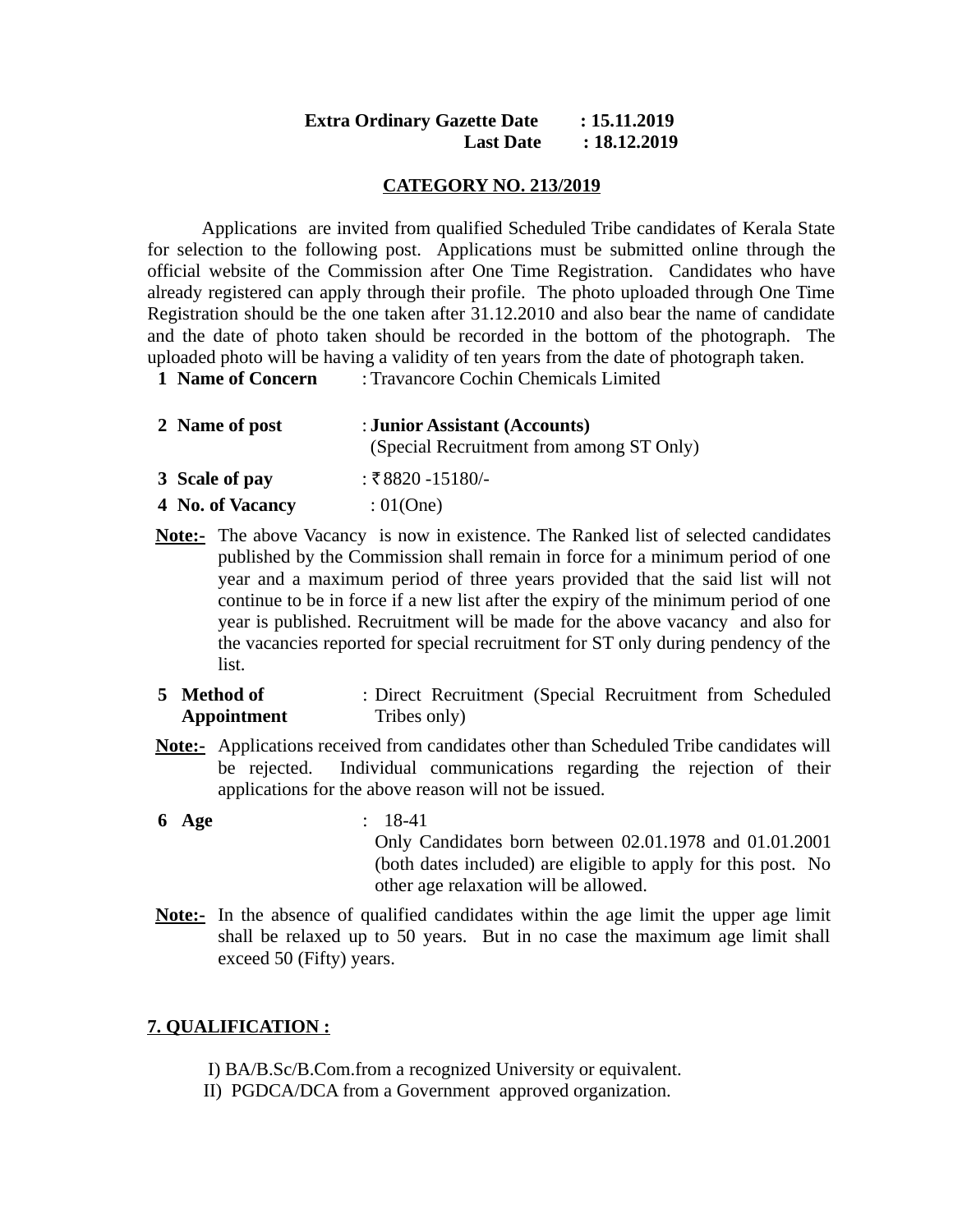# **Note** :

1. Rule 10(a)(ii) of part II of KS&SSR is applicable

2. Candidates who claim equivalent qualification instead of qualification mentioned in the notification shall produce the relevant Government Order to prove the equivalency at the time of verification, then only such qualification shall be treated as equivalent to the prescribed qualification concerned.

3. If the caste of candidates is wrongly mentioned in their SSLC book, they should claim their original caste in their applications and should produce community certificate issued from revenue authority concerned and the Gazette Notification for the same at the time of certificate verification.

# **8 Mode of Submitting application:**

 Candidates must register as per 'ONE TIME REGISTRATION' with the official website of Kerala Public Service Commission [www.keralapsc.gov.in](http://www.keralapsc.gov.in/) before applying for the post. Candidates who have already registered can apply by logging on to their profile using their User-ID and password. Candidates must click on the 'Apply Now' button of the respective posts in the Notification Link to apply for a post. No application fee is required. Candidates can view and have a printout of the details in the profile by clicking the link Registration Card. Candidates are responsible for the correctness of the personal information and secrecy of password. Before the final submission of each application, the candidates must ensure correctness of the information on their profile. They must quote the User-ID for further communication with the Commission. Application once submitted is treated as provisional and cannot be deleted or altered after submission. The application will be summarily rejected if noncompliance with the notification is found in due course of processing. Documents to prove qualification, experience, community, age etc. have to be produced as and when called for. The profile correction made by the candidate or in the office of the Kerala Public Service Commission on request after the last date fixed for receipt of application will not be reflected in the application. Such corrections will be in effect on the date on which corrections have been made. **Those who have Aadhaar Card should add Aadhaar card as ID Proof in their profile** 

**9 Last Date for receipt of applications :**

18.12. 2019 Wednesday upto 12 Midnight.

**10 Website Address :** [www.keralapsc. g](http://www.keralapsc.org/)ov.in

- **11** Paragraphs two, three and twenty five (except the conditions laid down in the Rule 3 (c) of Part II of the Kerala State and Subordinate Service Rules) in the General Conditions are not applicable to this selection.
- **12** Appointment are made on the basis of the rank secured in the ranked list of candidates prepared in pursuance of this notification subject to the conditions laid down in G.O. (P) No. 21/76/PD dated, 17.01.1976 and G.O.(P) No.25/94/GAD dated, 22.01.1994 allowing special reservations to Scheduled Tribes in accordance with the procedures made for this purpose from time to time and subject to the rules under sections 3(c), 17(a), 17(b) of Part II of Kerala State and Subordinate Service Rules, 1958.
- **13** If written/OMR/online Test is conducted as part of this selection candidates shall